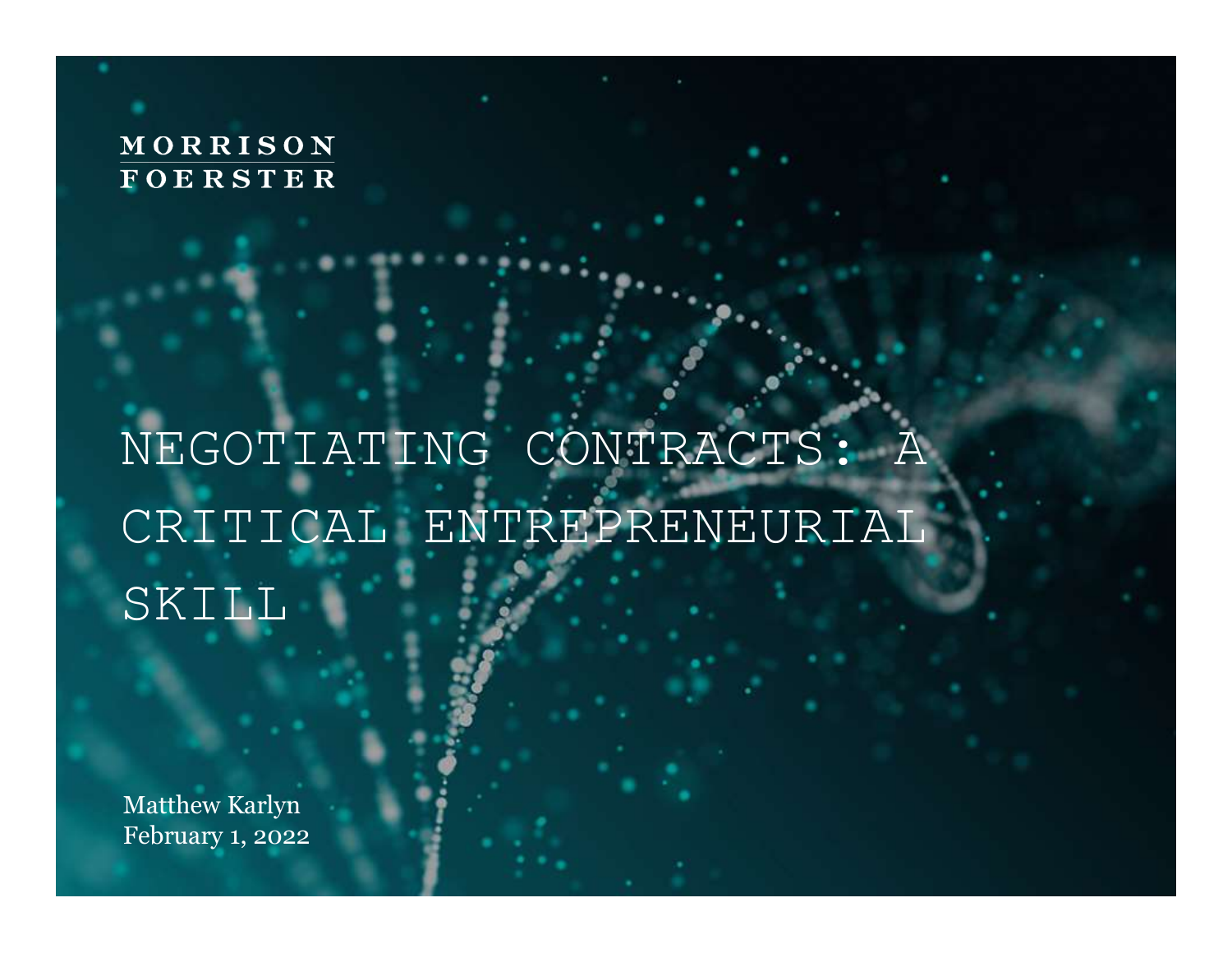### MoFo at a Glance

The firm offers clients a comprehensive platform of global legal services, including extensive capabilities in the areas of mergers & acquisitions, privacy, tax, corporate governance, regulatory & compliance, employment & benefits, and litigation, among many others.<br>THE FACTS gat services, including exterpabilities in the areas of m<br>cquisitions, privacy, tax, cor<br>overnance, regulatory & cor<br>mployment & benefits, and<br>mong many others<br>THE FACTS

1,000+

Diversity Scorecard

San Francisco **D** Tokyo New York Hong Kong **Boston** Los Angeles Palo Alto Washington, D.C. San Diego Singapore C

lawyers globally TOP 10 | COMPLESS | LOOFFICE Ranked among FIRMS | LOOJ in American Lawyer's

We emphasize A PROACTIVE, CLIENT-APPROACH

LEADING 65 TECH FIRM CENTERED THEORLD

 $\frac{1}{2}$   $\frac{1}{2}$   $\frac{100+1}{2}$  advanced THEORLD degree patent PhDs & lawyers

 $in S$  countries

Founded in 16 OFFICE Global reach of Global reach of 125+relationship firms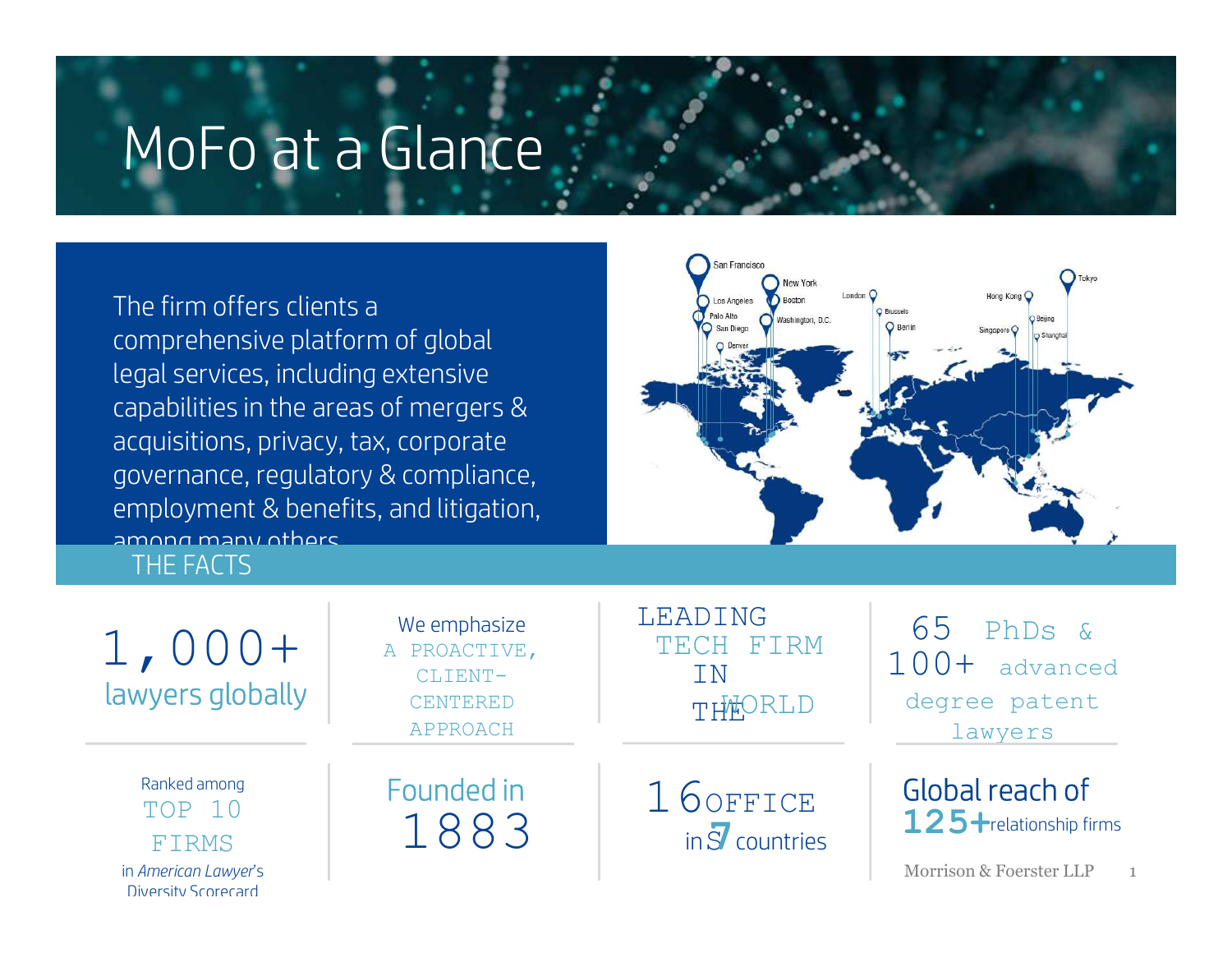### Matthew Karlyn



Union College (B.A., 1994)

Temple University (J.D., 1997)

University of Chicago (M.B.A., 2004)

MKarlyn@mofo.com

(617) 648-4734

Matt Karlyn has 23 years of experience in working with companies in the healthcare, pharmaceutical, medical device, and technology industries on a wide range of commercial life sciences, licensing, and technology transactions.

Matt's clients range from Fortune 100 companies to start-ups, and he regularly advises companies on matters involving IP commercialization, complex collaboration transactions, licensing initiatives, subscription-based economics, and business transactions related to the procurement, development, commercialization, and use of technology and life sciences Education **Eulication** entity products. He has also worked with a number of clients on corporate transactions including mergers and acquisitions, as well as private equity and venture capital financing.

Life sciences clients, including pharmaceutical, medical device, and healthcare companies, rely on Matt for his breadth of knowledge in licensing, collaboration, and commercialization strategies across a wide range of transactions designed to strengthen operations and maximize value. Matt's clients come from sectors across the global economy and include emerging companies, privately held companies, and many of the world's biggest brands. Contact Information **Exercity Contact Act State State Constance** with commercial transactions and agreements in the life sciences space, including: what a single of commercial interest and companies to start-ups, and technology<br>transactions.<br>
Matt's clients range from Fortune 100 companies to start-ups, and he regularly<br>
companies on matters involving IP commercializa Francescue Collaboration and the regulary<br>
Companies on matters involving IP commercialization, complex collaboration tra<br>
Collaboration is collaboration and the resolution of commercialization, complex collaboration tra<br> Matt's clients range from Fortune 100 companies to start-ups, and h<br>companies on matters involving IP commercialization, complex colla<br>licensing initiatives, subscription-based economics, and business tra<br>procurement, deve companies on matters involving IP commercialization, complex collaboratic<br>dicensing initiatives, subscription-based economics, and business transact<br>procurement, development, commercialization, and use of technology and<br>pr

- 
- 
- 
-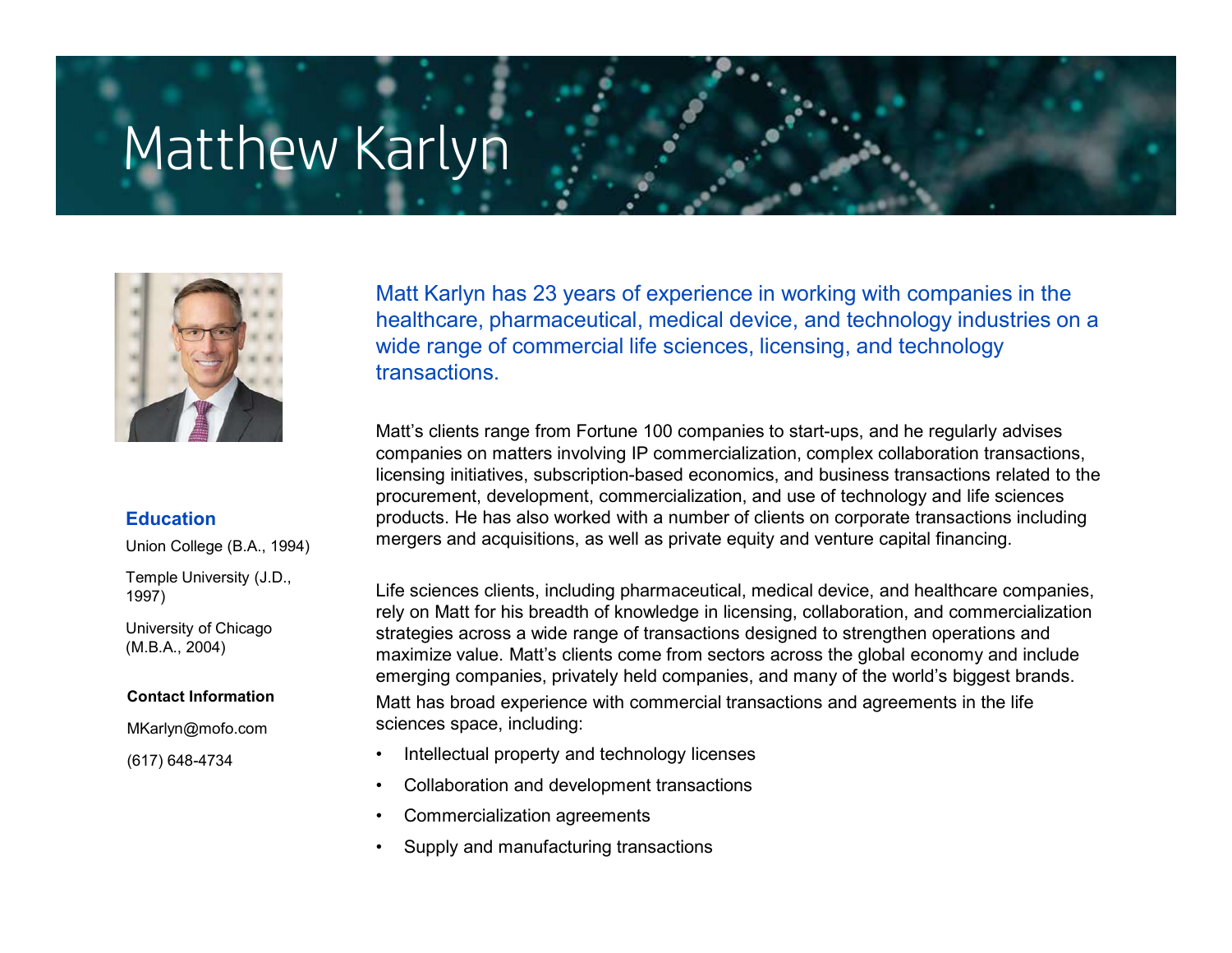### Contracting Basics

What is a contract?

- 
- Contracting Basics<br>• Contracting Basics<br>• Confirms an understanding.<br>• Helps identify issues that were not raisheet. Helps identify issues that were not raised in a letter of intent or term sheet.
- Helps identify areas of disagreement or ambiguity. Example: Is "we will stand behind our affiliates" the same as a guarantee?
- Forces the parties to consider, anticipate and provide for legal and practical contingencies.
- Serves as a map for the ongoing relationship when those involved in the negotiations are not the same people who must monitor performance or interpret the contract in the event of a dispute.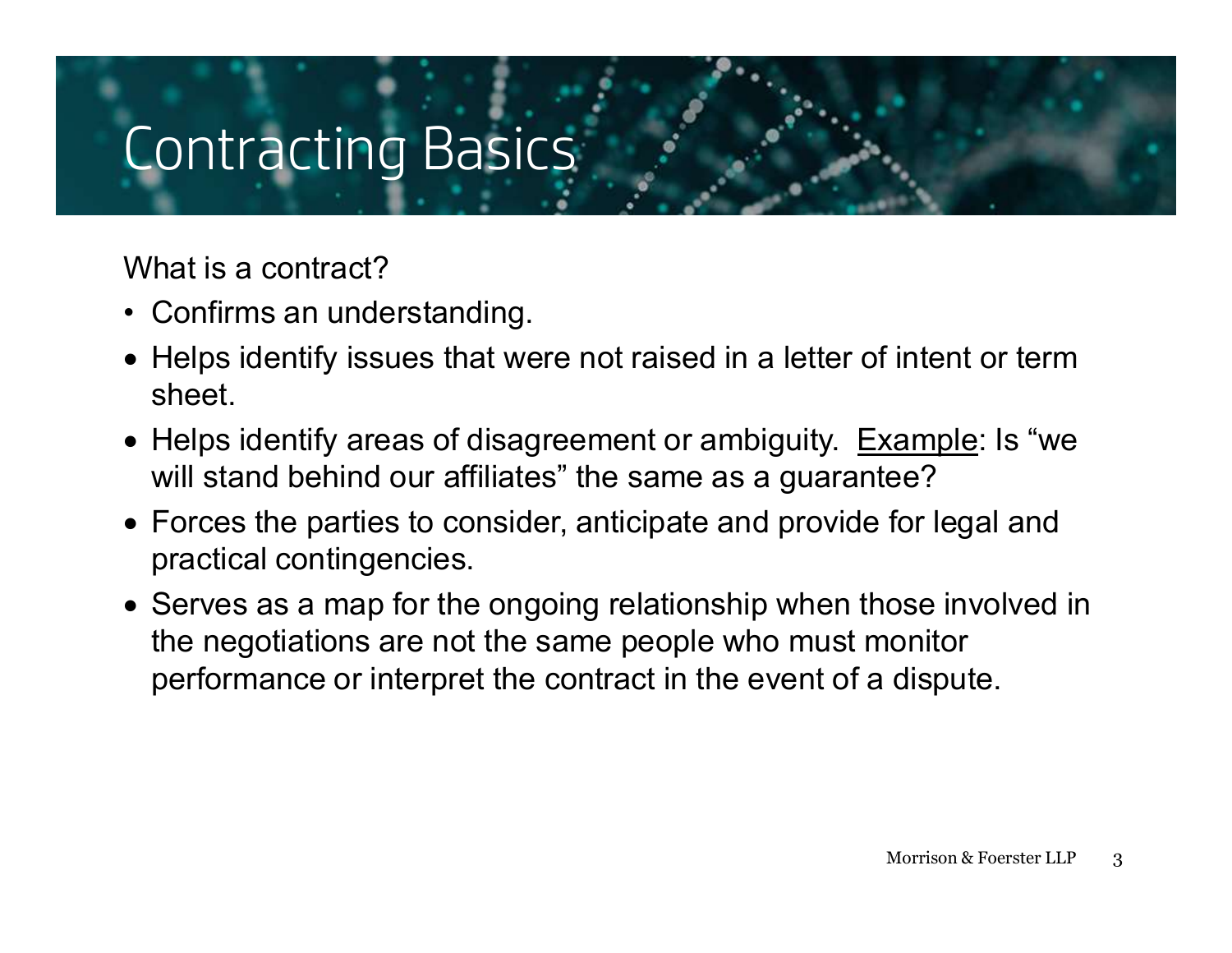### General Drafting Goals

- Tailor the contract to the transaction; do not rely on a form
	- When using precedent ensure it is reviewed to conform to your particular transaction requirements
- Understand the purpose, listen, ask questions and draft narrow exceptions
- Precision
- Consider whether ambiguous terms have advantages or disadvantages. Example: "Licensee shall use its best efforts to obtain all necessary governmental approvals" versus "Licensee shall use such efforts to obtain all necessary governmental approvals as are consistent with efforts made by businesses of similar size and resources in a similar circumstances and context to achieve a particular result in a timely manner, but shall not require a Party to take actions that would be commercially unreasonable to such Party in the circumstances."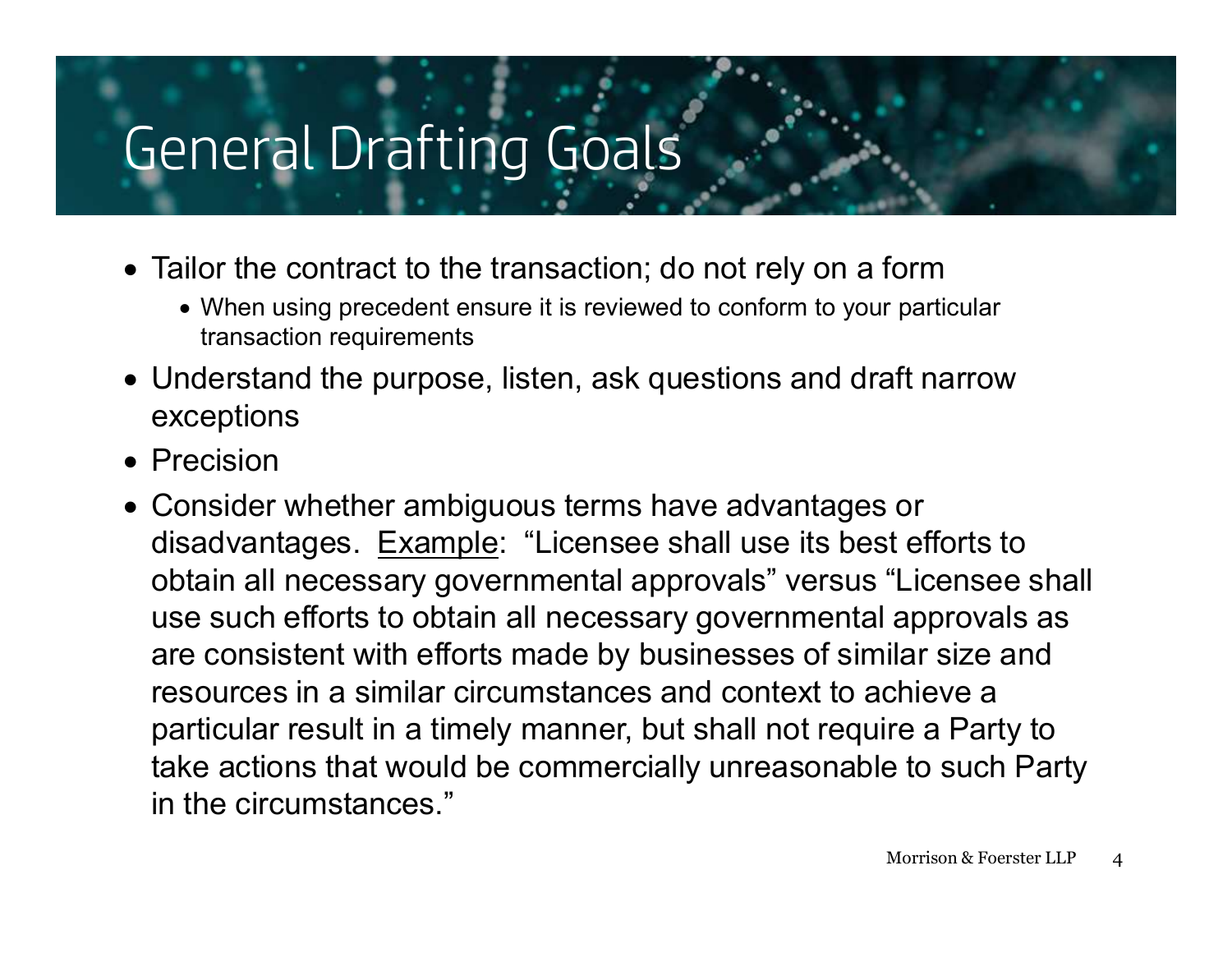## General Drafting Goals

- Generally, it is better to control the document by preparing the first draft
- France Charles Coals<br>
 Generally, it is better to control the document by<br>
 When a concern is raised by the other side,<br>
 When a concern is raised by the other side,<br>
consider whether you might be negotiating<br>
against y consider whether you might be negotiating against yourself by submitting a proposal Fire rat Draiting Goats<br>
ienerally, it is better to control the document by<br>
reparing the first draft<br>
/hen a concern is raised by the other side,<br>
onsider whether you might be negotiating<br>
gainst yourself by submitting a
	- risk of saying too much by submitting the first proposal?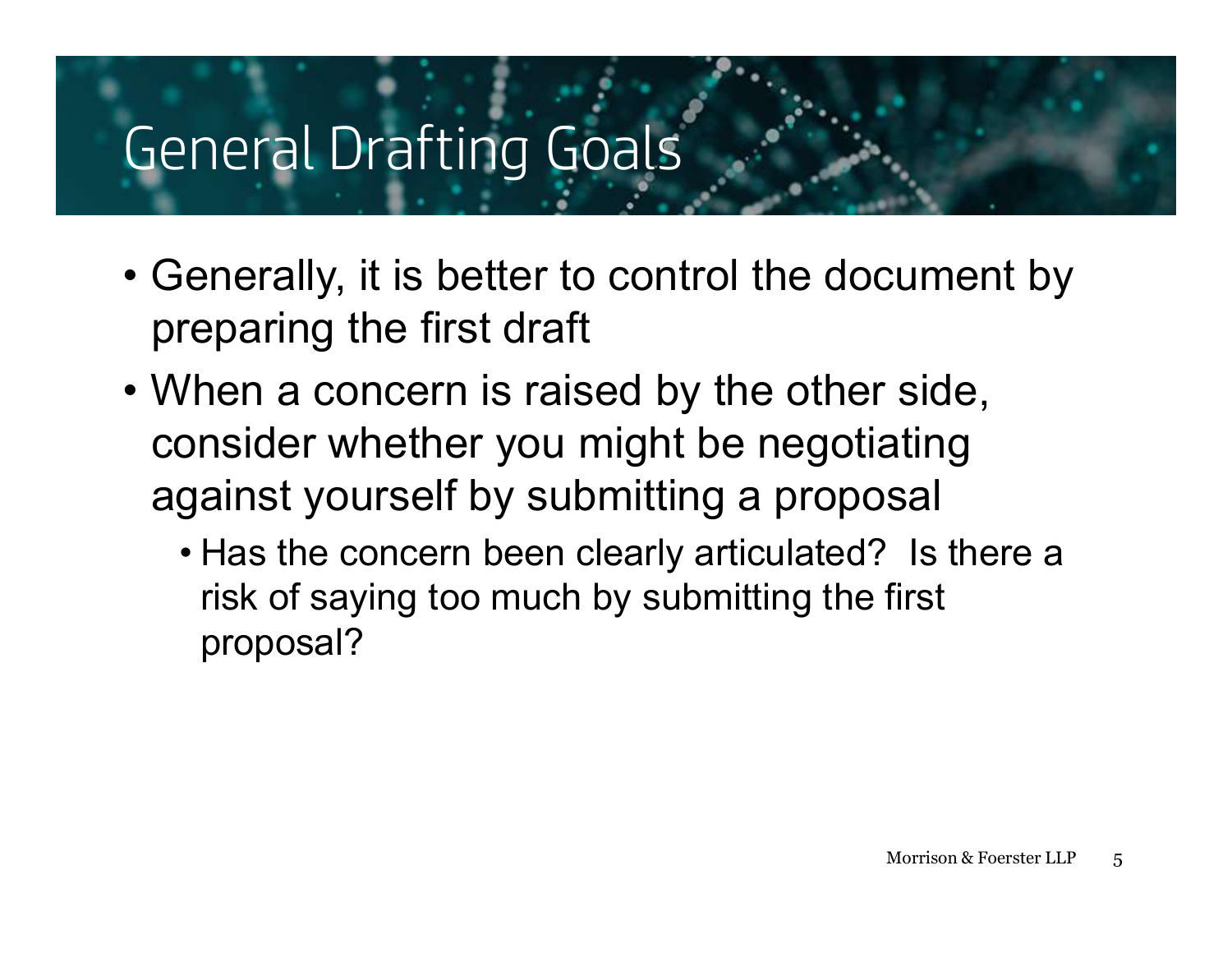# • Certain provisions benefit the licensor, but not the licensee<br>• Certain provisions benefit the licensor, but not the licensee<br>• Example: Requiring that all confidential information be marked "confidential"<br>• Fivensider t • Oiding Common Pitfalls<br>• Common Pitfalls<br>• Certain provisions benefit the licensor, but not the licensee<br>• Example: Requiring that all confidential information be marked "confidential"<br>• What provisions should survive? • Oidling Common Pitfalls<br>• Certain provisions benefit the licensor, but not the license<br>• Example: Requiring that all confidential information be m<br>• Example: Requiring that all confidential information be metally conside Avoiding Common Pitfalls

#### Remember which role you are in

- 
- 

#### Carefully consider the effects of termination

- 
- 
- 
- Oiding Common Pitfalls<br>• Certain provisions benefit the licensor, but not the licensee<br>• Example: Requiring that all confidential information be marked "confidential"<br>• What provisions should survive?<br>• What confidential • Is a transition period needed to sell inventory? • OICING COMMON PITFAILS<br>• Certain provisions benefit the licensor, but not the licensee<br>• Example: Requiring that all confidential information be marked "confidential"<br>• What provisions should survive?<br>• What confidential corresponding patent expires?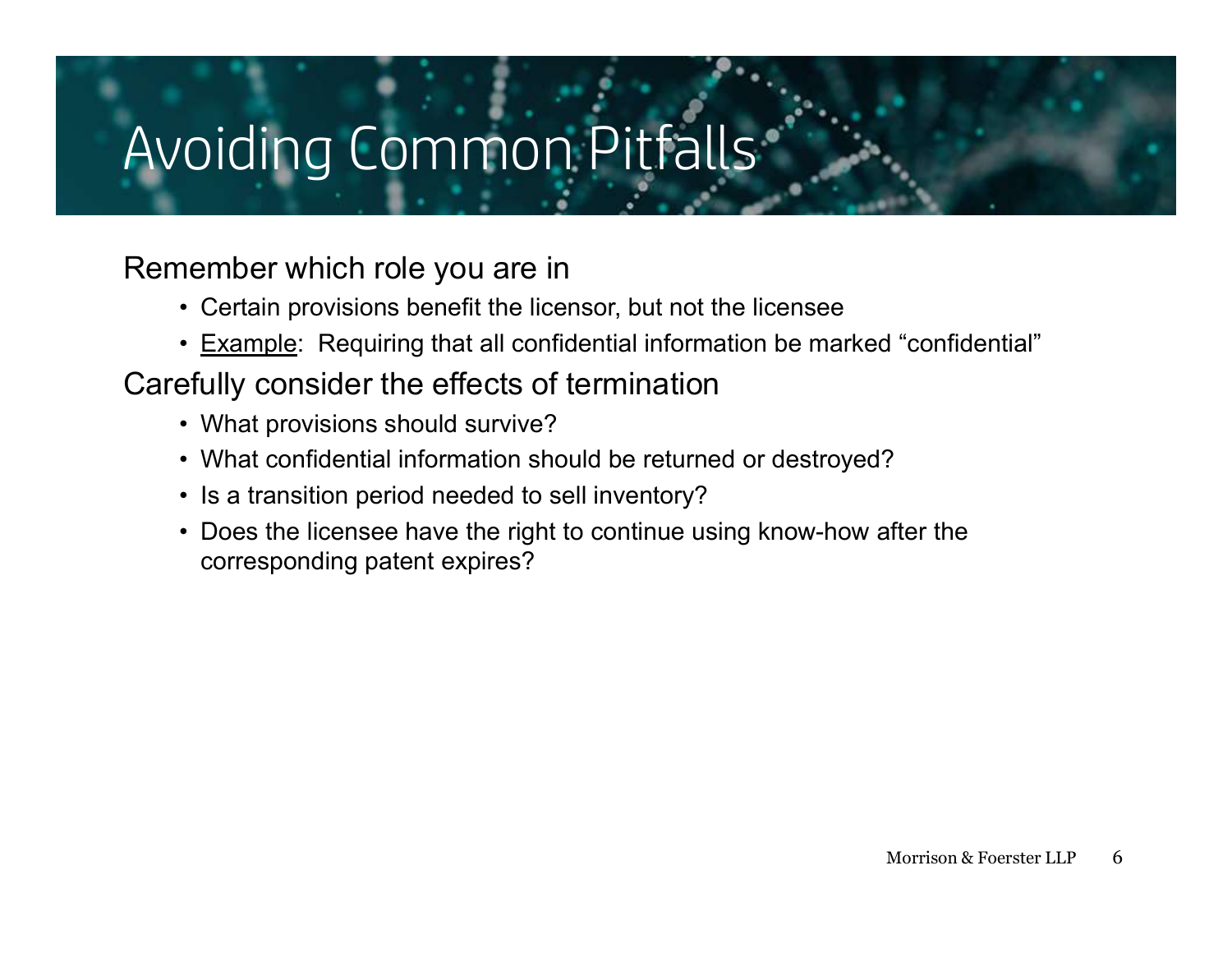### Avoiding Common Pitfalls

Do not confuse "technology" or "intellectual property" with "intellectual property rights" • "Technology" or "IP" is the deliverable -- the subject matter of the intellectual property rights"<br>• "Technology" or "IP" is the deliverable -- the subject matter of the intellectual<br>• property protection<br>• IPR (rights) • In general, the developer owns what it develops in the absence of a written only the subject matter of the intellectual property rights<br>• "Technology" or "IP" is the deliverable -- the subject matter of the intellectual<br> • In general, the developer owns what it develops in the absence of a written only what whole<br>
• Technology" or "IP" is the deliverable -- the subject matter of the intellectual<br>
• IPR (rights) are the legal rights that ap **Finally COTTITTIOTT FILITED**<br> **Finally confluse "technology"** or "intellectual property" with "intellectual<br>
poperty rights"<br>
• "Technology" or "IP" is the deliverable -- the subject matter of the intellectual<br>
• property Fraction of confuse "technology" or "intellectual property" with "intellectual<br>operty rights"<br>• "Technology" or "IP" is the deliverable -- the subject matter of the intellectual<br>property protection<br>• IPR (rights) are the l

- property protection
- 

Understand who owns the intellectual property

- assignment
- whole
- assign or license his rights under the patent to any third party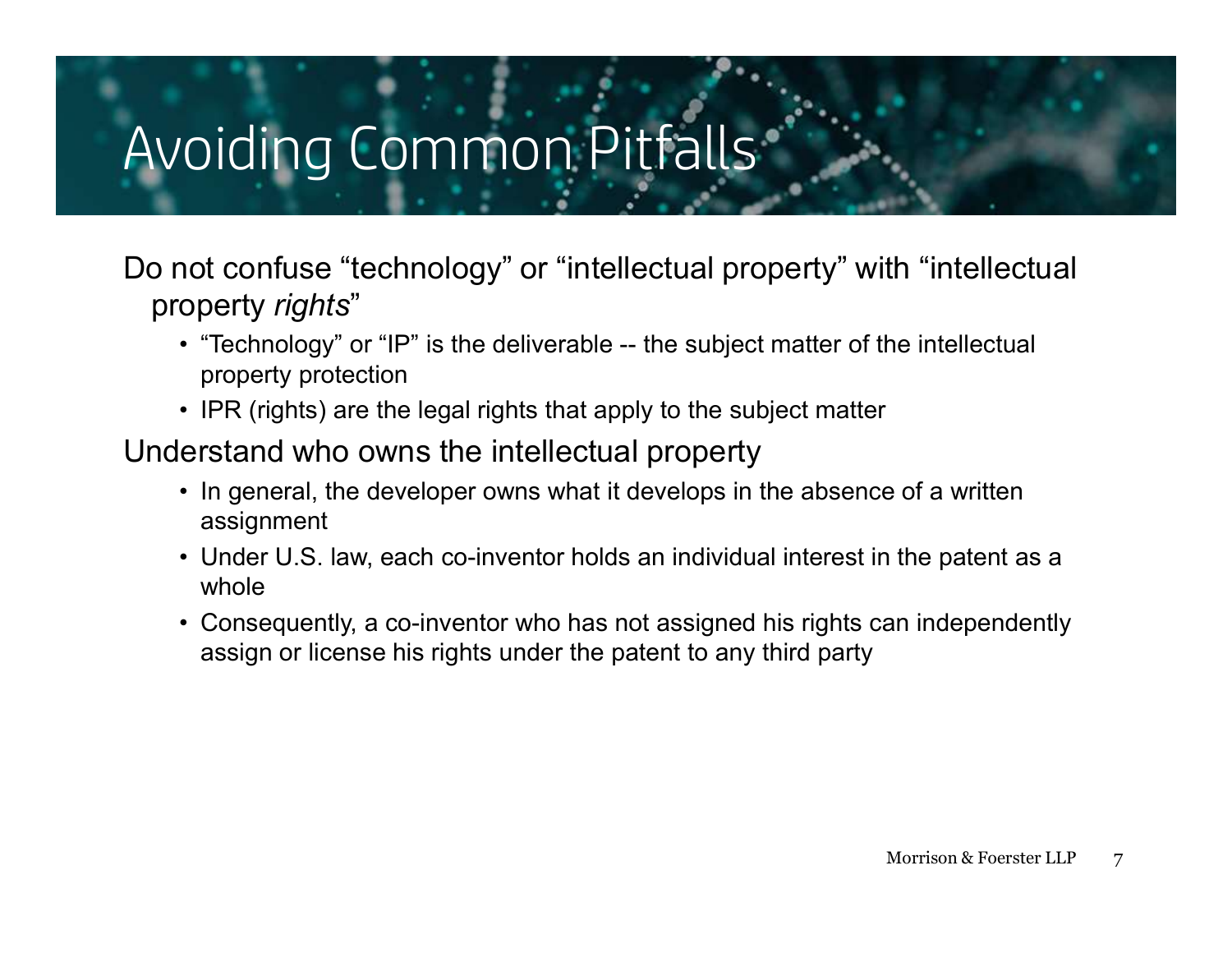### Avoiding Common Pitfalls

#### Consider whether assignability is desirable

- 
- Avoiding Common Pitfalls<br>
Consider whether assignability is desirable<br>
 Check assignment clause<br>
 When selling assets, being acquired or reorganizing<br>
 eed to assign associated contracts. In contrast, a li<br>
licensee to oiding Common, Pitfalls<br>• When selling assets, being acquired or reorganizing, for example, a company may<br>• When selling assets, being acquired or reorganizing, for example, a company may<br>need to assign associated contract need to assign associated contracts. In contrast, a licensor may not want a licensee to assign the agreement (and license) to unspecified third parties, especially competitors. Finally comming the antistic state of the antistic state of the antistic state of the antisipal and the selling assets, being acquired or reorganizing, for example, a company may need to assign associated contracts. In con
	- affiliates)? If yes, also carefully review the confidentiality provisions if you are the receiving party. Consider whether an assignment to a subsidiary or other affiliate should remain in effect if such entity ceases to be affiliated with licensee, particularly of its shares were acquired by a competitor of licensor. stater whether assignment clause<br>• When selling assets, being acquired or reorganizing, for example, a company may<br>• when selling assets, being acquired contrast, a licensor may not want a<br>hicensee to assign the agreement **•** When selling assets, being acquired or reorganizing, for example, a company may<br>
	• When selling assets, being acquired contracts. In contrast, a licensor may not want a<br>
	icensee to assign the agreement (and license) t • When selling assets, being acquired or reorganizing, for example, a company may<br>need to assign associated contracts. In contrast, a licensor may not want a<br>license to assign the agreement (and license) to unspecified thi

#### Examples:

- 
- consent shall not be unreasonably withheld).
- consent shall not be unreasonably withheld); except [to a subsidiary or affiliate] [or] [in connection with a reorganization, merger, transfer of all or substantially all the assets of the business to which this Agreement relates].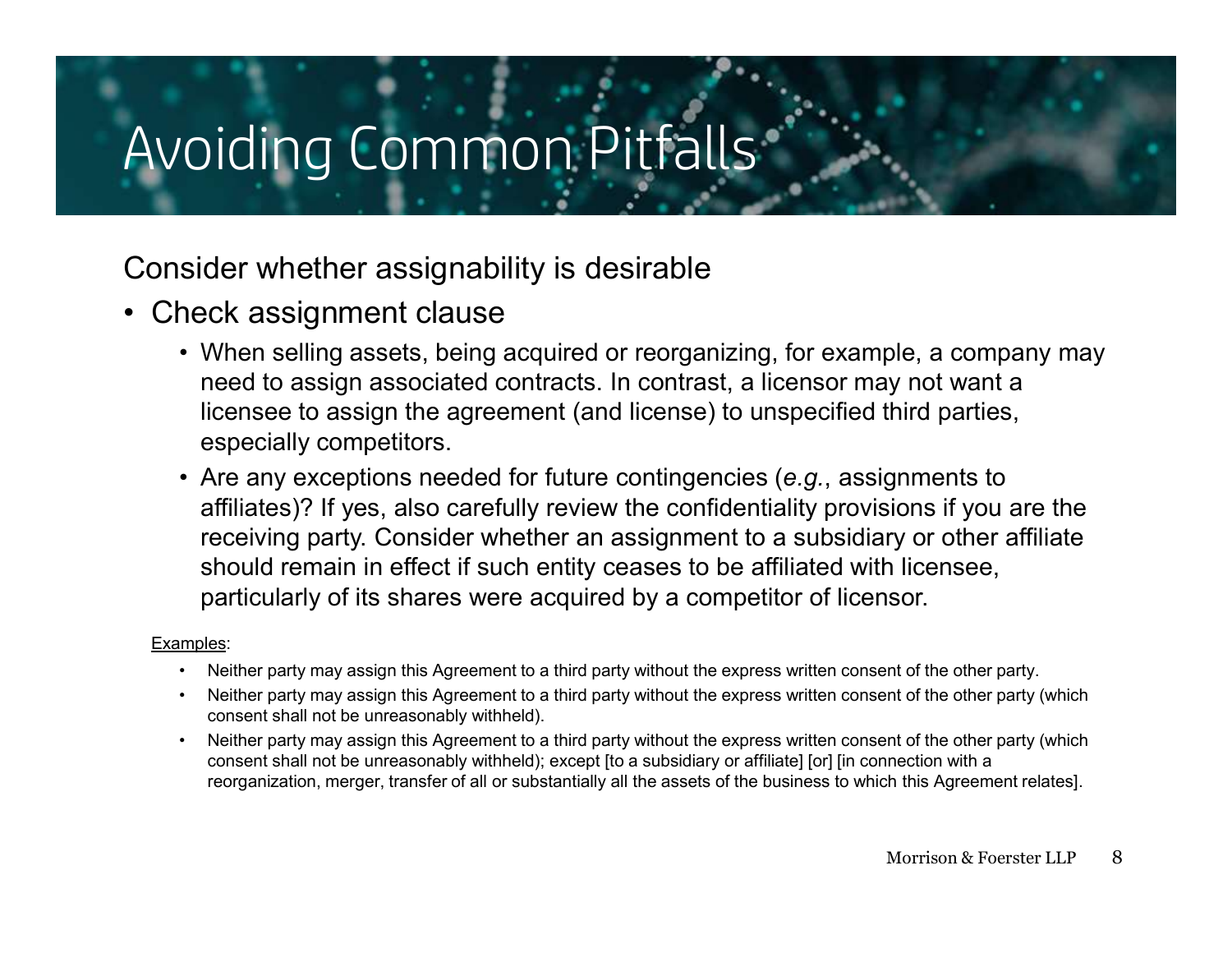### Avoiding Common Pitfalls

#### Consider the need to sublicense

- oiding Common Pitfalls<br>• Licensors generally seek to prohibit sublicensing, but one should<br>• Licensors generally seek to prohibit sublicensing, but one should<br>• sublicensing rights carefully consider whether one needs (or needs to block) sublicensing rights • May a subsidiary continuing exploiting a license<br>• Licensors generally seek to prohibit sublicensing, but one should<br>• carefully consider whether one needs (or needs to block)<br>• sublicensing rights<br>• May a subsidiary con • Licensors generally seek to prohibit sublicensing, but one should<br>
carefully consider whether one needs (or needs to block)<br>
sublicensing rights<br>
ues to consider when license grant extends to<br>
ubsidiaries<br>
• May a subsid
- Issues to consider when license grant extends to subsidiaries
	- ceases to be a subsidiary of licensee?
	- its subsidiaries to comply with the terms of the contract.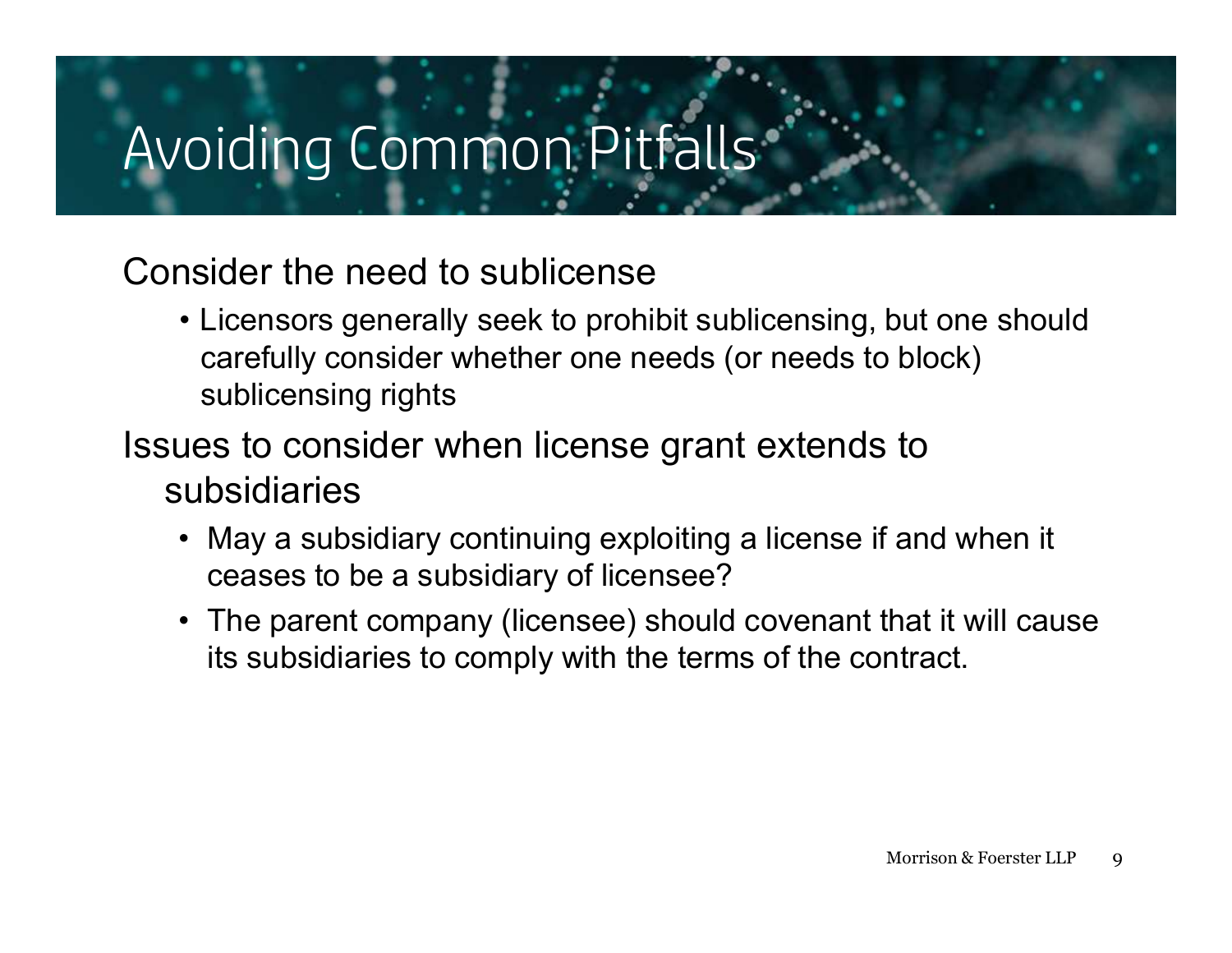### Joint Development Agreements

#### Which party should control enforcement, prosecution and/or maintenance of Joint Intellectual Property Rights?

• Often depends on size of collaboration. In larger collaborations, it is not uncommon to create a joint committee or task force to deal with these issues as they arise. In smaller transactions, one designated liaison from each party may suffice. Alternatively, such decision making authority may vest in licensor or licensee or a combination thereof, depending on the portion of technology at issue. Parties should address allocation of costs.

#### Which party should control defense-related issues?

Defense often (i) follows the holder of an exclusive license, (ii) is agreed by the parties in the contract and (iii) requires the cooperation, or approval (e.g., in case of royalty abatement and/or settlement decisions), of the other party.

#### Power of attorney

• Include in event that party charged with enforcement, prosecution, maintenance and/or defense fails to perform its obligations.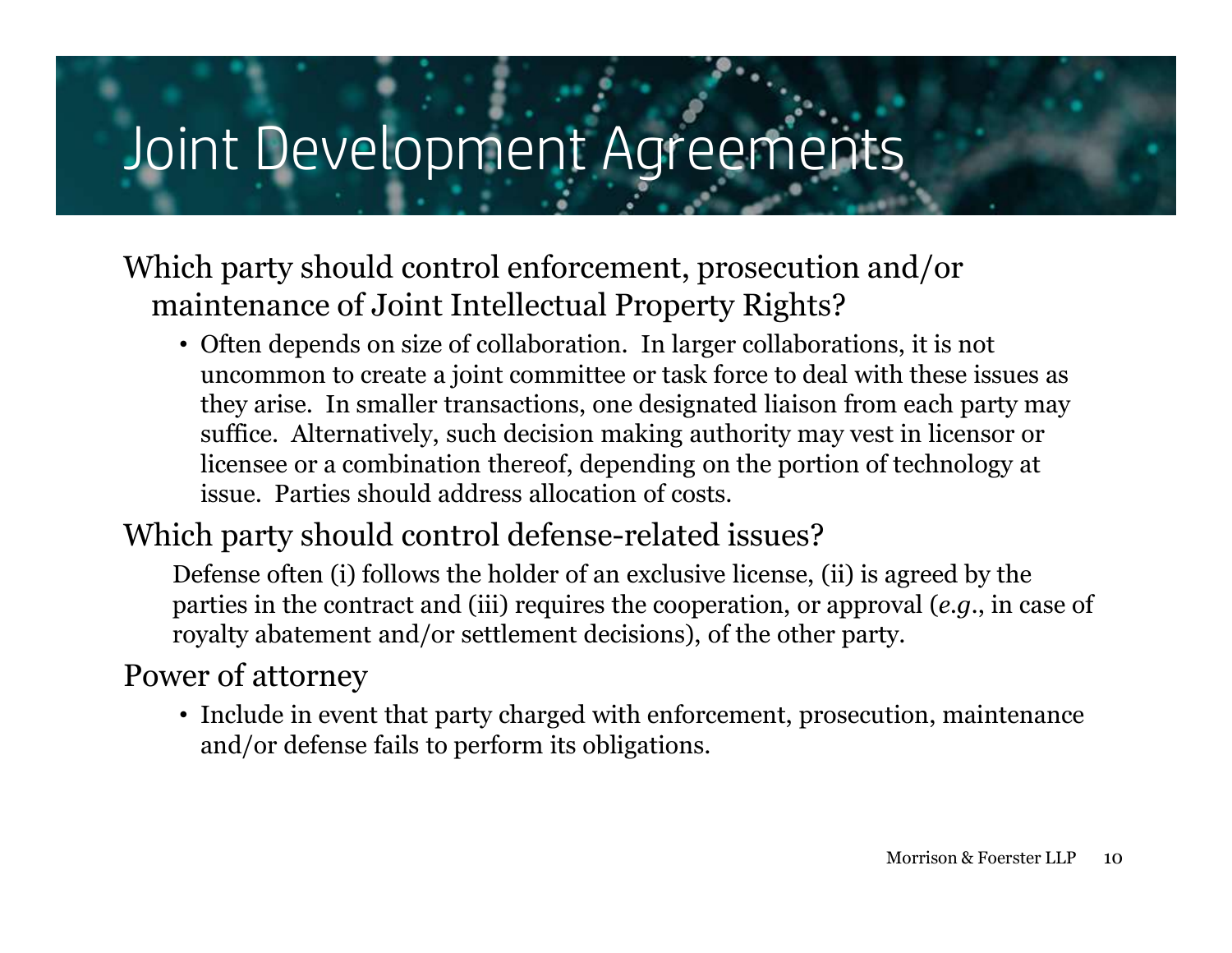### Joint Development Agreements

#### Future Opportunities

- If opportunities for future collaboration have been identified, consider a right of first offer ("RFO") or a right of first refusal ("RFR"). A holder of a RFO may make an offer at its election whereas a RFR may be exercised when the granting party has an offer from a third party and gives the holder of such right the opportunity to match the offer before closing the subject transaction with such third party.
- Consider whether it is advantageous to negotiate a single comprehensive joint development agreement
	- E.g., will it delay the commencement of time sensitive development activities? If yes, consider finalizing certain commercialization terms by a specified point in the development process. Such approach, however, involves a risk that either (i) the parties will never agree on such terms or (ii) the other party will use this as an opportunity to discontinue the joint development.